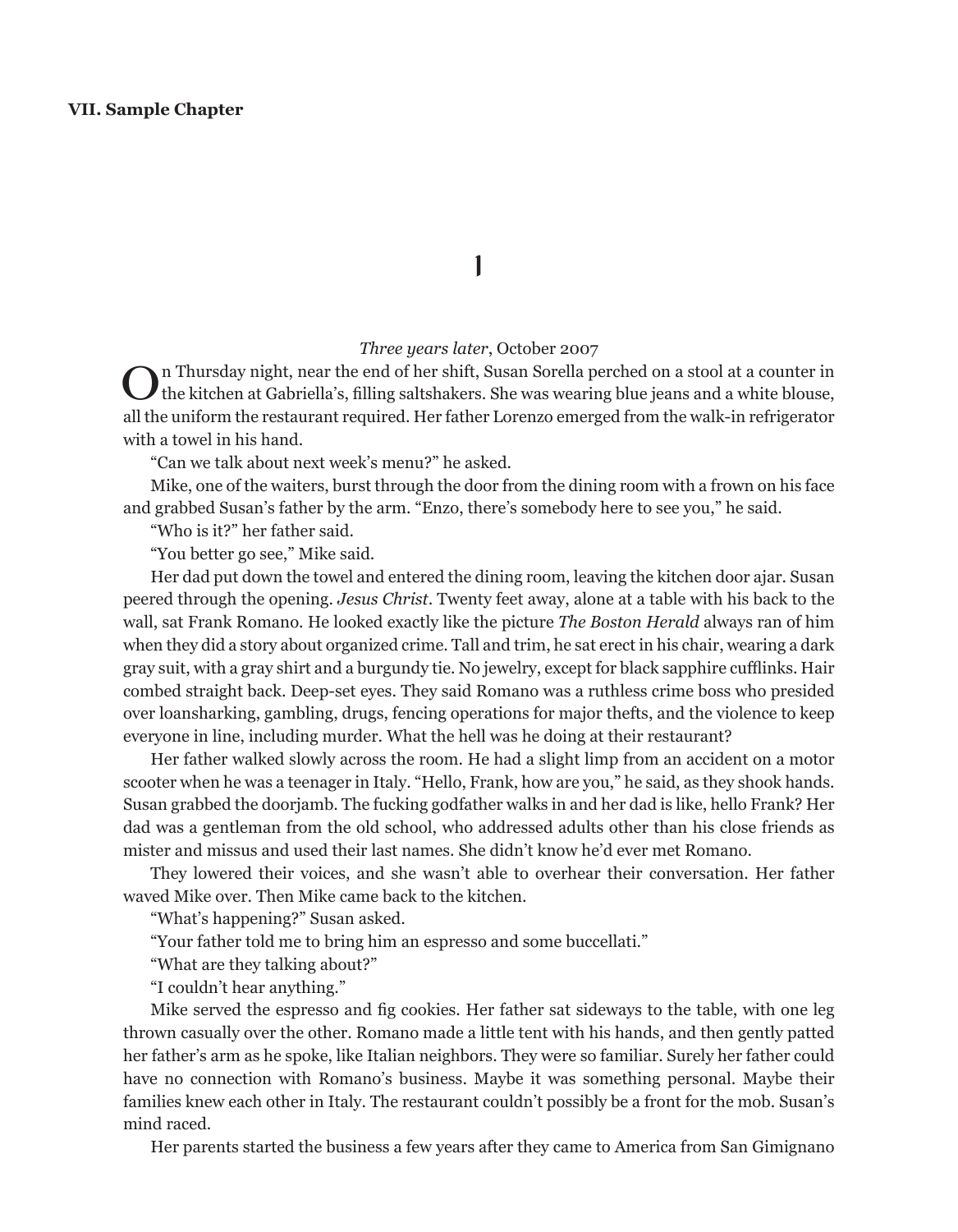in 1977. They didn't have enough money for her mother Gabriella to stay at home or to hire someone for more than a few hours a week to babysit. The restaurant became Susan's daycare center. As an infant, she basked in the wonderful aromas of slow-cooking tomatoes, garlic, capers, and anchovies. The smell of baking bread flled the restaurant all morning. She sat in a little corner of the kitchen that was her own, from which she safely watched the cooks preparing food and the waiters bustling back and forth from the dining room. In the early mornings, her father would take her in the stroller to the market to buy fresh fruit and vegetables. All the vendors knew her. She never left without her own little basket of treats—cherry tomatoes, bite-sized balls of mozzarella, slices of prosciutto, and always a sweet, maybe biscotti, or a little box of torrone.

Her mother died from a brain tumor when Susan was four. She grew up with her father. He moved them to the apartment upstairs from the restaurant, so he'd always be close by when Susan was home. In the afternoons after school, she'd sit at a dining room table near the kitchen in the restaurant doing her homework. Later, she worked there—at frst on the door, then waitressing, and fnally as a line cook during the summers when she was home from college. After she came back to Boston, she went back to waitressing all year. In her fnal semester at Sufolk Law, she was still at it. She needed the tip money.

Her dad got up from the table and headed her way. She stepped farther back away from the door.

"Frank Romano wants to talk with you for a moment," he said.

Her eyes widened. "What?"

"He wants to talk with you."

"You can't be serious."

"It's about some case."

Susan stepped closer to her father. "How do you know him?" she whispered.

"We can talk about that later, but go ahead and see him. I'm sure it's okay. He just wants to give you some information."

"What kind of information?"

"I didn't ask him."

Susan's head was spinning, and her hands were shaking as she approached the table. She'd never met anyone like Romano. Until this very moment, she wouldn't have been able to imagine herself speaking with him. What sort of information could he want to pass on? And why to her? She was just a law student. She couldn't believe her father was okay with this.

Romano stood up, gave a slight bow, and pulled out her chair.

"Good evening," she said quietly as she sat down. "I, uh, I don't think I've ever seen you in the restaurant before."

"Well, your father and I have known each other for a long time."

She blinked. Should she pretend that she knew that or not? Better not. She didn't have any idea how they knew each other.

"It's good to meet you," he said. "You bear such a striking resemblance to your mother. You didn't get those blue eyes from her, though."

An oil painting of her mother as a young woman hung in the entrance to the restaurant. Slender, with silky black hair and deep-set brown eyes veiled by long lashes, Gabriella Sorella had been a beauty. Susan wondered, not for the frst time, what her mother would be like today if she had lived. What a weight it would have taken off her father to have his wife's help running the restaurant. Maybe Susan should have played that role. Instead, she'd gone to law school. A shadow of guilt crossed her mind.

Romano talking about how much Susan looked like her mother made her skin crawl. She had to fnd out what his connection was to her family.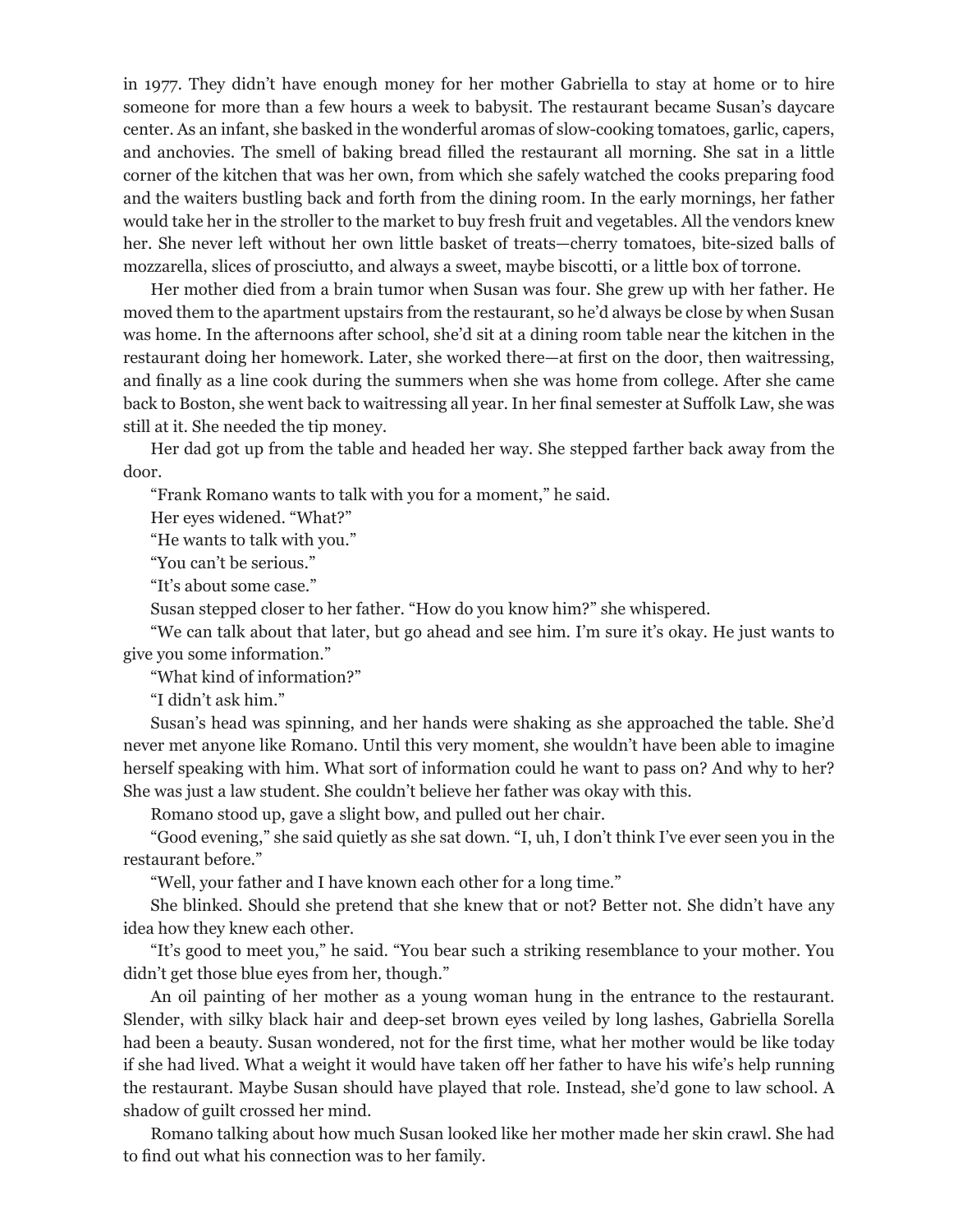"I hear you're doing very well in law school," Romano said. He stared directly into her eyes, taking her measure. She barely managed to meet his gaze without looking away and waited for him to speak again.

He took a small bite out of one of his cookies and sipped his espresso. "I heard you're working with Attorney Coughlin. I hear he's going to get appointed to defend Nicky Marino on the Francini murder, tomorrow. Since I know your father, I came to tell you some things you need to know."

That freaked her out. She'd read about the Francini murder and knew some defendants had recently been charged with it, but she had no idea Bobby Coughlin would do that kind of case. According to the papers, Marino was the one who shot Francini. Coughlin didn't have the skills or the balls to handle a case like that. He was a cop-out artist who never went to trial. She hated working for him.

Now she wanted to hear why Romano was here but listening to what he had to say might get her in trouble. She was about to fall down the rabbit hole. "Wouldn't it be better if you talked to one of the lawyers on the case?" she asked.

Romano shook his head. "Let's just say I think you'll be able to use what I'm about to tell you wisely. A rat named Joseph Brady has been talking to the D.A.'s office. He's admitted to Tony's murder and says he did it with Nicky Marino. He claims my friend Danny Costa ordered the hit because Francini was stealing from me. The truth is we had no problem with Francini. He worked for us, but I trusted him, and as far as I know, he wasn't stealing money from anybody. Costa had nothing to do with his murder and neither did I. If Brady is lying about Francini and Costa, then he's probably lying about Marino too."

Susan held her breath a moment. This man didn't beat around the bush. Coming right out and saying that Francini had "worked for us" was incriminating. Maybe it didn't matter. Everybody in town already assumed it to be true. More to the point, could what Romano was saying about the defendants' innocence be true?

"You understand, I can't go to court with this," Romano said. "The prosecutor would have a feld day with me on the stand, and the jury wouldn't believe me anyway."

"Is Brady lying about his own involvement?" Her curiosity outpaced her fear of the rabbit hole.

"What I hear, no he's not. But he didn't do it alone. The cops found Francini's body in front of Rena Posso's condo. Brady could hardly carry it up there by himself. Coughlin has to fnd out who else was involved," Romano said.

"Do you know who it was?" she asked.

Romano's face remained expressionless. He stood up slowly. "You and the lawyers have to take it from here. It was a pleasure meeting you. Please tell your father the buccellati are as good as ever." Romano turned and left the restaurant.

Susan absent-mindedly picked up one of the remaining cookies and ate it. She was scared, but this could be huge. She'd been thinking of quitting Coughlin's office, but Romano's visit put a whole new spin on the internship. If Romano was telling the truth and Coughlin's client was innocent, working there would be a real crusade. She collected the dishes and headed back to the kitchen.

"Dad, how do you know Romano?"

He looked away, then back at her. "I don't want to get into that. It's nothing for you to worry about."

That didn't sound good. This was the frst time she could recall that her father had refused to answer a question from her. She was going to ask again, but the look on his face convinced her not to.

"You haven't asked what he wanted to talk to me about," she said.

"It's not my business. You're going to be a lawyer. I imagine there will be a lot we can't talk